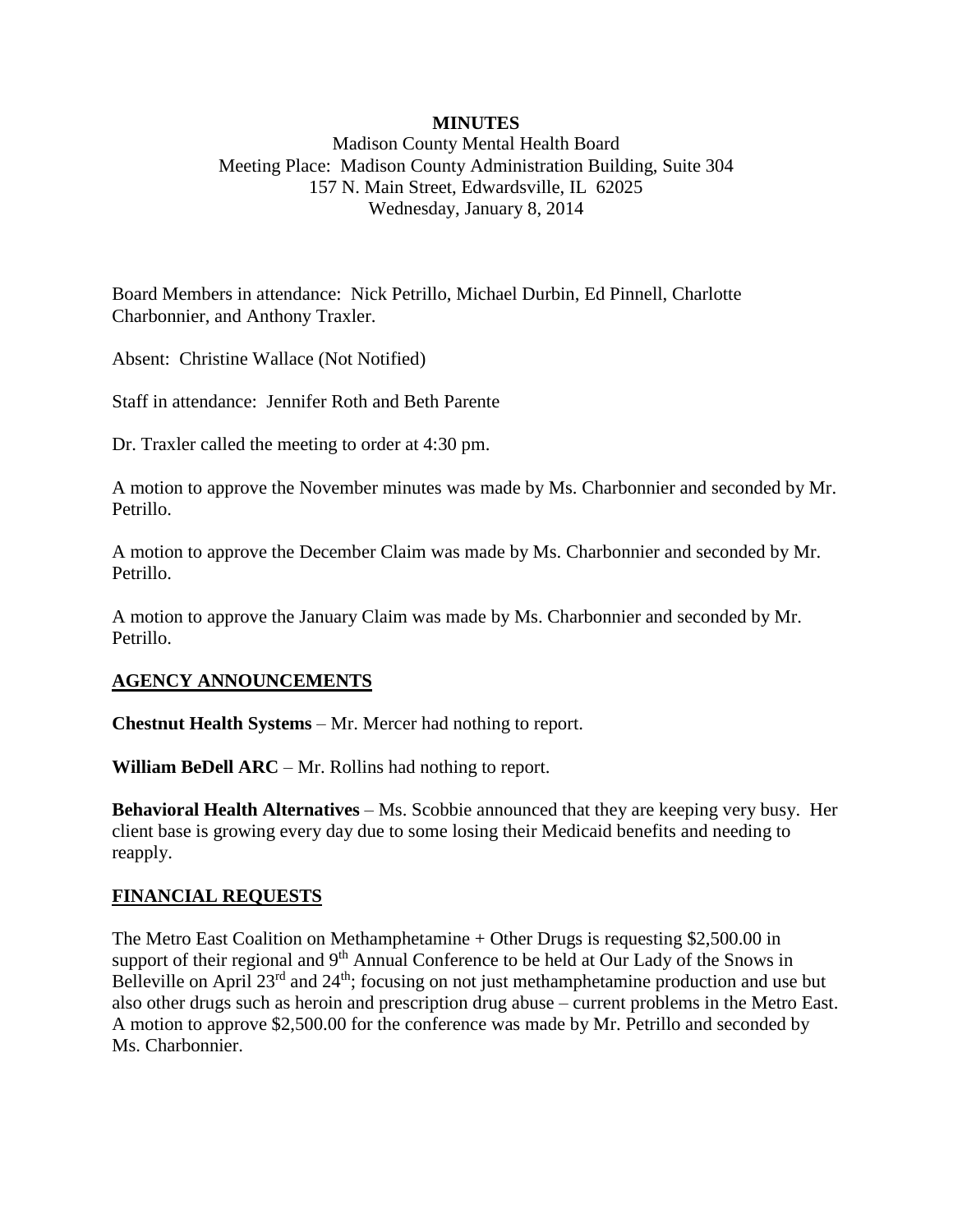# **EXECUTIVE DIRECTOR'S REPORT**

Ms. Roth announced that she and Ms. Parente have been cleaning up around the office and purging old out dated equipment, books, and files.

Ms. Roth announced that she has been working on the 1 and 3 Year Plan and following elections and new board pictures at the meeting this evening, she would be finalizing the Plan and mailing out for review. Work on the Annual Report will begin very soon.

Ms. Roth received in advance of the meeting, information regarding a fundraiser by St. John's on January 16<sup>th</sup> at Robust Wine Bar. Twenty percent of your purchase will be donated to St. John's Community Care. She also mentioned that Catholic Charities has a new Legal Aid Program that will be starting very soon which will be similar to the Land of Lincoln program for those meeting income guidelines. Also, there will be an upcoming training on Trauma Informed care being hosted by Wellspring Resources and Prevent Child Abuse IL. With weather being not very good this evening, Ms. Roth shared that other upcoming meeting and training details could be found in the January Informational packet and that this would conclude her report for the evening.

## **APPROVAL OF PROPOSED BALLOT/NOMINATIONS FOR BORD OFFICES AND COMMITTEE ASSIGNMENTS**

Ms. Roth reviewed the election process as had been amended in the 2013 By-Laws revision – stating that a sample ballot was made and mailed out in the monthly packet to all members showing board offices by rotation; however she encouraged any interested individuals to make a nomination if they so desired. After a brief review and discussion of the sample ballot, a motion was made by Mr. Pinnell and seconded by Ms. Charbonnier, as follows:

For the office of President: Charlotte Charbonnier For the office of Vice President: Edward Pinnell County Board Liaison: Nick Petrillo For the office of Secretary: Michael Durbin Board Member: Christine Wallace Board Member: Anthony J. Traxler, Ph.D.

Committee Assignments were made as follows:

Personnel, By-Laws & Policies Committee Edward Pinnell, Chair Michael Durbin Christine Wallace